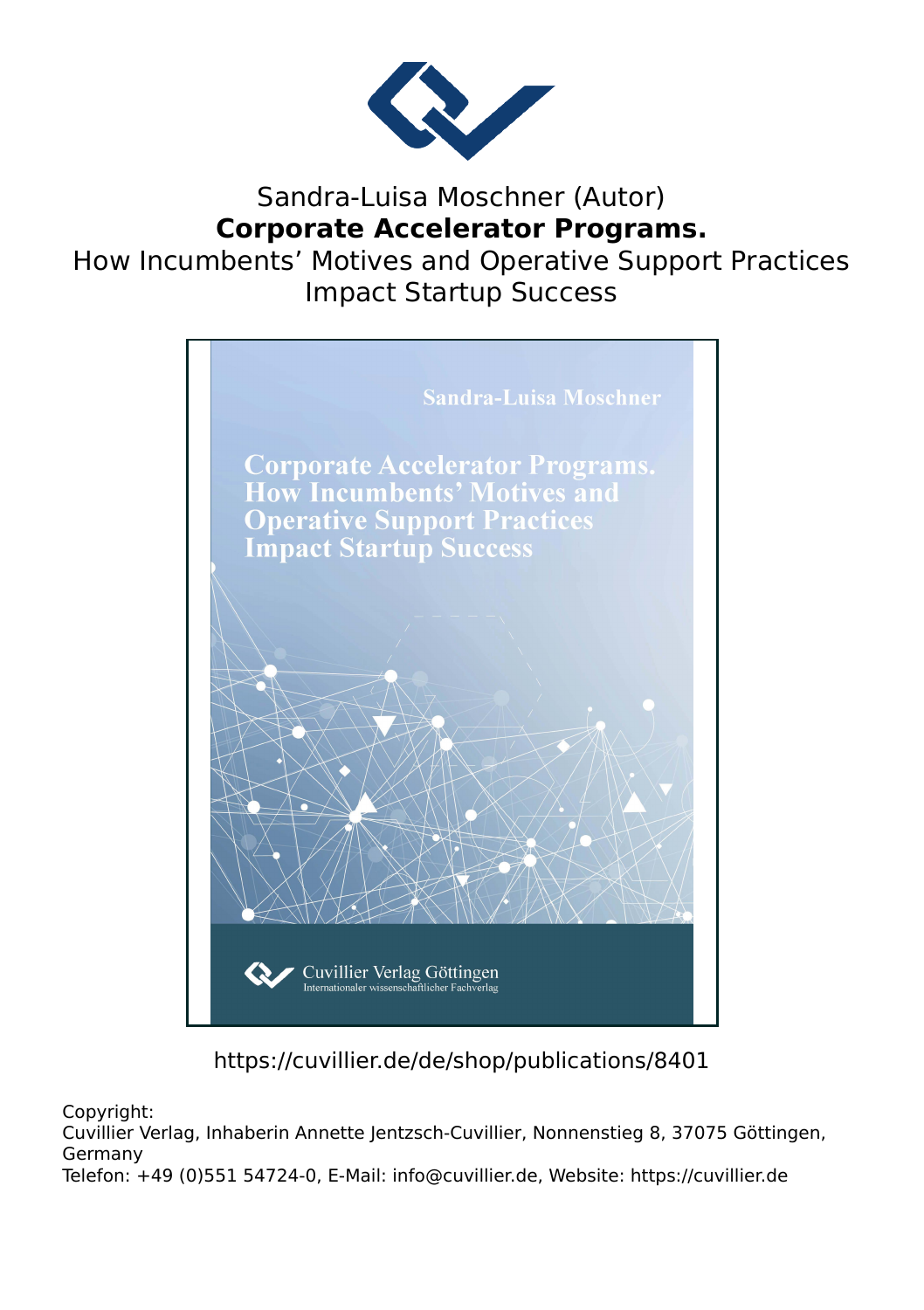### **Introduction** 1

The first objective of this thesis is to examine the influence of corporate accelerator support practices on the success of startups. Second, the incumbent's motives for initiating a corporate accelerator and their impact on the support practices is assessed. As an introduction, the following sections include an outline of the research motivation (chapter 1.1), the research objectives and contributions (chapter 1.2) and the overview of this dissertation's structure  $(charet 1.3).$ 

#### Research motivation<sup>1</sup>  $1.1$

Major changes in the environment pose challenges for established firms with regard to innovating rapidly and keeping a competitive advantage among others. (Teece and Pisano, 1994a; Lyytinen, Yoo and Boland Jr., 2016; Rindfleisch, O'Hern and Sachdev, 2017). In particular, these changes are driven, for instance, by the digital transformation, accelerated product development cycles as well as democratized innovation processes (von Hippel, 2005; Lyytinen, Yoo and Boland Jr., 2016; Rindfleisch, O'Hern and Sachdev, 2017). According to the resource-based view, tangible and intangible resources of a firm are essential for its ability to innovate and therefore, to sustain its competitive advantage (Barney, 1991). Yet, contrary to the idea of a closed innovation process, the above mentioned challenges can be solved with open innovation. This logic assumes that not all resources, abilities and ideas for developing and commercializing innovation need to be located inside the same firm. Thus, established organizations are opening up their innovation processes to benefit from external knowledge and solution sources (Chesbrough, 2003; Gassmann and Enkel, 2004; Gassmann, Enkel and Chesbrough, 2010), such as suppliers, universities, and users (Herstatt and von Hippel, 1992; Lüthje and Herstatt, 2004; Laursen and Salter, 2014; Mina, Bascavusoglu-Moreau and Hughes, 2014). Another example of external knowledge sources are startups (Vanhaverbeke, Van de Vrande and Chesbrough, 2008; Clarke, Evald and Munksgaard, 2012; Weiblen and Chesbrough, 2015), which are the focus of this thesis.

<sup>&</sup>lt;sup>1</sup> Excerpts of this section have been published before in Moschner, Herstatt (2017). All that glitters is not gold. How motives for open innovation collaboration with startups diverge from action in corporate accelerators. TUHH-TIM Working Paper No. 102.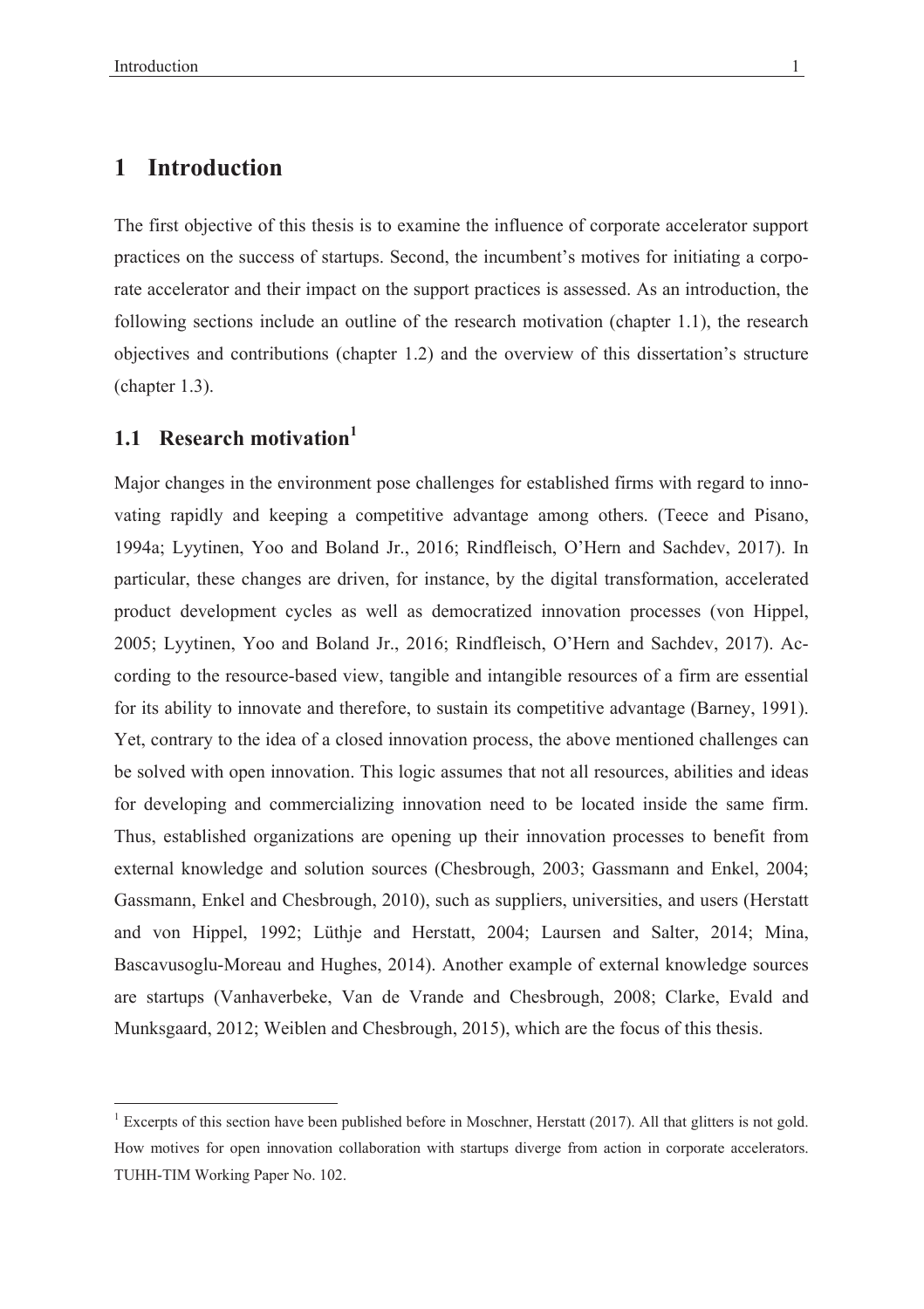In comparison to incumbents that have power, financial resources, and routines (Zingales, 2000), young ventures are characterized by entrepreneurial creativity, flexibility, and speed (Weiblen and Chesbrough, 2015). Therefore, established firms have started engaging with startup firms in various forms, for instance alliances, acquisitions, or corporate venture capital (CVC) investment, in order to benefit from these resource complementarities (e.g. Dushnitsky and Lenox, 2005; Wang and Zajac, 2007; Lehmann, Braun and Krispin, 2012; Weiblen and Chesbrough, 2015). Since 2010 (Heinemann, 2015), another form of corporatestartup engagement has emerged in practice (Kohler, 2016) and has also received growing attention by scholars (e.g. Pauwels et al., 2016; Jackson and Richter, 2017; Shankar and Shepherd, 2019). Corporate accelerators are mostly viewed as an open innovation model (Hochberg, 2016; Jackson and Richter, 2017; Kohler, 2016; Richter, Jackson, and Schildhauer, 2017) that enables faster exchange with startups than traditional CVC activities do (Weiblen and Chesbrough, 2015). Within corporate accelerator programs, incumbents and external startups collaborate in order to advance entrepreneurial ideas and venture creation by making use of complementary assets (Kohler, 2016; Shankar and Shepherd, 2019).

Corporate accelerators are built upon the model of independent accelerators (Cohen et al., 2019), which are defined as "a fixed-term, cohort-based program, including mentorship and educational components, that culminates in a public pitch event or demo-day" (Cohen and Hochberg, 2014, p. 4). Independent and corporate accelerators are distinct intermediary organizations that support startup development over a short and limited program duration (e.g. Cohen et al., 2019; Crisan et al., 2019). However, corporate accelerators are a specific type of accelerator, as their respective sponsor is an incumbent firm and not an investor. Investorsponsored accelerators invest equal small amounts of funding into all startups of a batch and receive equity stakes in exchange. The objective is to generate large financial returns via early exits (Kim and Wagman, 2014; Yin and Luo, 2018; Cohen et al., 2019). In comparison, established firms do not always take equity stakes in startups participating in their corporate accelerator program and do not necessarily aim for financial benefits (Pauwels et al., 2016; Shankar and Shepherd, 2019). Further, corporate accelerators are in-between two institutional environments (Meyer and Rowan, 1977a), like CVC units are in relation to independent venture capital (VC) funds (Souitaris, Zerbinati and Liu, 2012; Souitaris and Zerbinati, 2014). These institutional environments are the corporate organization on the one hand, and the accelerator environment on the other.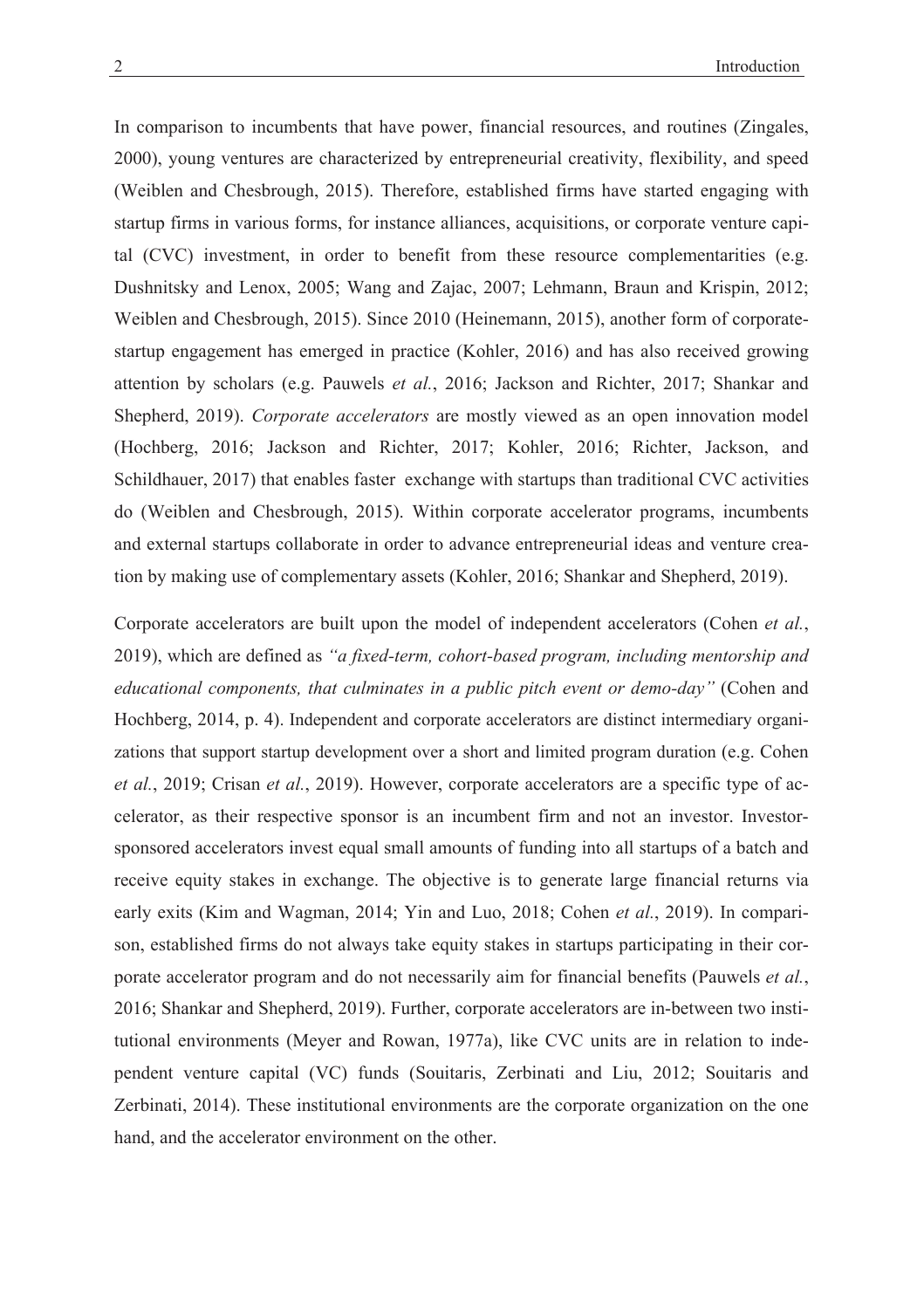Current research has demonstrated that corporate accelerators imitate the program design of independent accelerators. Thus, they are also characterized by accelerator key design elements, such as time limited and cohort-based educational support (Hochberg, 2016; Pauwels et al., 2016; Shankar and Shepherd, 2019). Furthermore, previous studies have identified and discussed the various objectives of incumbents for initiating a corporate accelerator program, which can be grouped into financial and/or strategic goals (e.g. Weiblen and Chesbrough, 2015; Hochberg, 2016; Pauwels et al., 2016; Shankar and Shepherd, 2019) and thus, partly deviate from those of independent accelerators. Based on the variety of identified objectives, scholars have put forward a typology of various program configurations (Kanbach and Stubner, 2016; Prexl et al., 2018). In addition, prior research has provided guidelines and success factors for structuring the engagement of both parties (Kohler, 2016; Kupp, Marval and Borchers, 2017). However, existing research has not yet managed to identify and analyze the operative practices specific to corporate accelerators and different from independent accelerators to support startup growth by using complementary resources.

Given the discrepancy of the sponsor's objectives of independent and corporate accelerators, operative support practices in corporate programs and thus, the programs' impact on startups' developments can be expected to vary. In line with this, there has been a recent call for more comparative research on how different types of accelerators operate due to their environmental context (Crisan *et al.*, 2019). Additionally, scholars called for the evaluation of the impact of different design elements and support practice (Cohen et al., 2019). With respect to accelerator research, a few studies have started to examine the treatment effects of different independent accelerators, or in comparison to other investment practices, such as angel investment, as well as to non-accelerated startups (e.g. Winston Smith and Hannigan, 2015; Hallen, Cohen and Bingham, 2019; Yu, 2020). However, research in the field of corporate accelerators has largely neglected the startups' perspectives so far. Therefore, for addressing the recent calls from literature as well as the current gap, this thesis aims at developing a deeper understanding of corporate accelerator-specific operative practices, and their impact on startup success.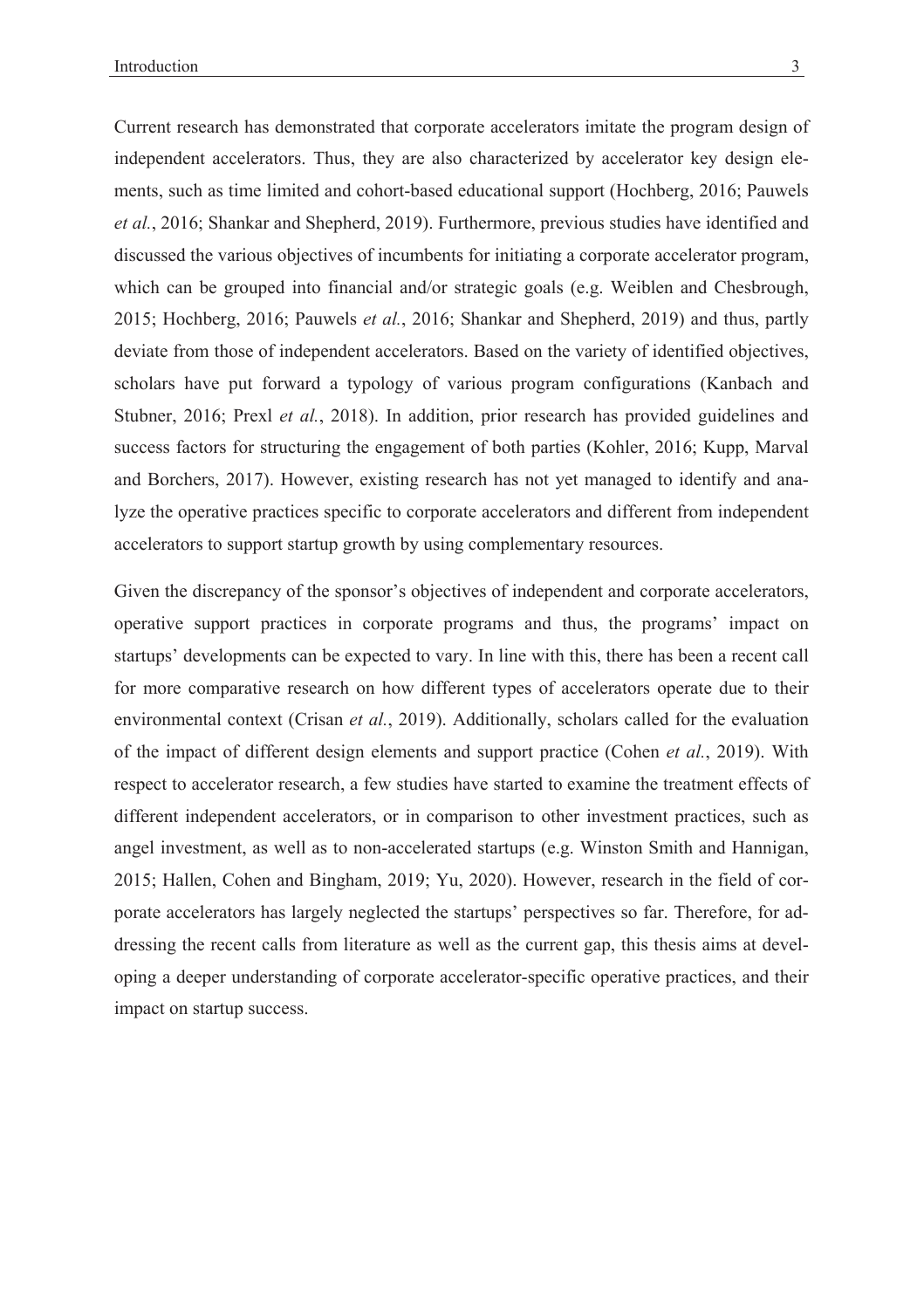## 1.2 Research objectives and contribution

This thesis aims at uncovering corporate accelerator-specific operative practices to support startups' developments that differentiate them from independent accelerators in order to provide valuable implications for research and managerial practice. Thus, the following research questions will direct this thesis<sup>2</sup>:

### RO1: How do corporate accelerators support participating startups?

### RO2: How do corporate accelerators influence the success of startups?

For answering these research questions, an exploratory, qualitative study as well as a subsequent exploratory, quantitative study is conducted. In the beginning of the research for this thesis, corporate accelerator literature was still in a nascent state (Edmondson and McManus, 2007). Thus, the first research question is approached by conducting multiple case research. Based on the generated insights and more intermediate accelerator literature at that time (Edmondson and McManus, 2007), the author deduced a research framework for answering the second research question. The research models and hypotheses developed from the framework are empirically tested in an exploratory, quantitative study based on a sample of startups that were supported by one of 25 corporate accelerator programs located in Germany, Singapore, or Australia.

 $2^2$  The first research question includes the set of following sub-research questions:

RQ1a: Why do incumbents engage with startups through corporate accelerators?

RO1b: Through which design elements and operative practices do corporate accelerators support participating startups?

RQ1c: Which underlying aspects influence the variance in operative practices in different corporate accelera $tors<sup>2</sup>$ 

The second research question includes the set of following sub-research questions:

RQ 2a: How do the incumbent's motives influence the offered operative practices in corporate accelerators?

RQ 2b: How does regular mentoring with top managers and high corporate accelerator staff abilities influence technical exchange/corporate network access in corporate accelerators?

RQ 2c: How do the operative practices in corporate accelerators impact the success for startups that participated in the program?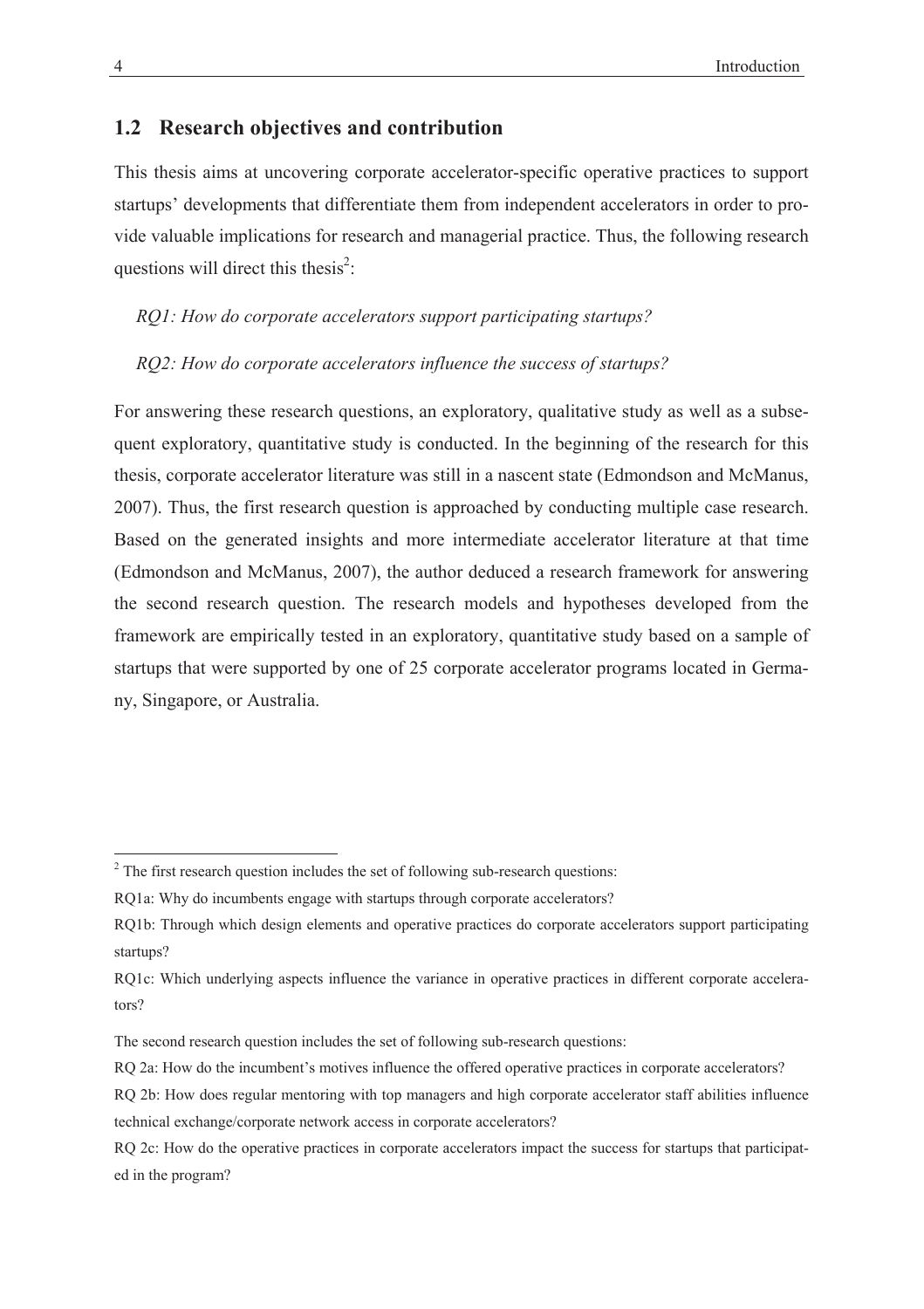The findings of this thesis contribute to the corporate accelerator and symbolic management literature in various ways. First, this thesis transfers symbolic management literature to the context of corporate accelerators by analyzing the effects of symbolic and substantive motives on the operative practices in corporate accelerators. Moreover, the thesis identifies and accordingly, coins the concept of *startup washing*, similar to greenwashing in the research field of corporate social responsibility (CSR). Second, the empirical findings of this thesis indicate distinct characteristics regarding operative practices of corporate accelerators. In this aspect, the study identifies the relevance of so far neglected corporate acceleratorspecific operational practices. Therefore, the findings complement prior research, which so far has largely treated corporate accelerators as a subgroup of independent accelerators or as mere open innovation initiatives. Third, the empirical study answers the question of how corporate accelerator treatment and in particular, which specific practices in corporatesponsored programs, affect startup growth. Consequently, the results offer recommendations for the managerial practice of incumbents that aim at operating a corporate accelerator program, the corporate accelerator management itself, and startups that plan on participating in such a program.

### **223** Outline of the thesis

This thesis is organized in six chapters. Subsequent to this introduction (chapter 1), the theoretical foundation of this thesis is depicted in chapter 2. This section covers relevant previous research on the accelerator as a venture development organization, the open innovation concept for accessing external resources, and the phenomenon of the corporate accelerator. In order to answer RQ 1, chapter 3 includes the exploratory qualitative study on corporate accelerators. Chapter 3.1 is dedicated to the explanation of the methodological approach of a multiple case study conducted in Germany. It is followed by the presentation of the empirical findings in chapter 3.2. Consequentially, the dimensions of incumbents' motives for initiating a corporate accelerator are then identified and discussed by drawing from the research body of symbolic management. Furthermore, the relationship between the dimensions of motives, operative practices in corporate accelerator as well as startup success are discussed. A formative operationalization of the dimension success of startups is subsequently proposed. The dimensions identified in this section serve as the foundation for deducing the research framework and the development of the corresponding hypotheses. (chapter 3.3).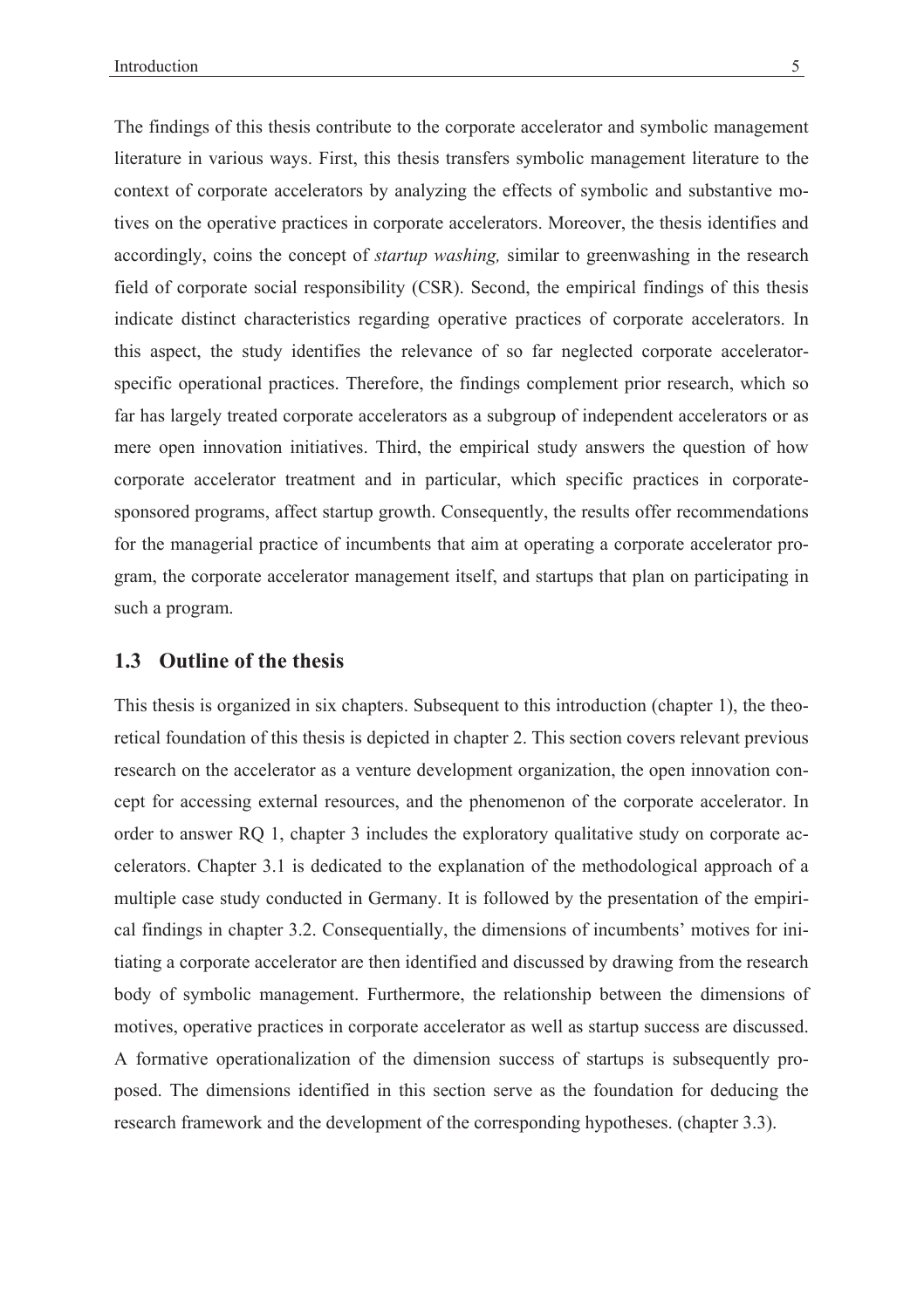Chapter 4 is focused on the main empirical study of this thesis, which evaluates the proposed research framework and hypotheses to answer RO 2. In chapter 4.1, the methodological approach is presented, including the research setting, organization of the online survey, operationalization of variables, and data collection. Further, it includes the method of data analysis, data preparation, and evaluation of reflectively and formatively measured constructs. Chapter 4.2 focuses on the empirical analysis of the online survey data. Following the provision of the descriptive results, the findings from the analyses of the structural models will be presented. Moreover, two additional analyses, of which one includes the analysis of secondary data, are conducted as robustness checks. Finally, the evaluation of the proposed hypotheses is summarized.

In chapter 5, the empirical findings are discussed considering the tested hypotheses and previous research. Based on the discussion, the implications for theory and managerial practice are presented in chapter 6. Lastly, this thesis concludes with a discussion of the study's limitations and opportunities for future research.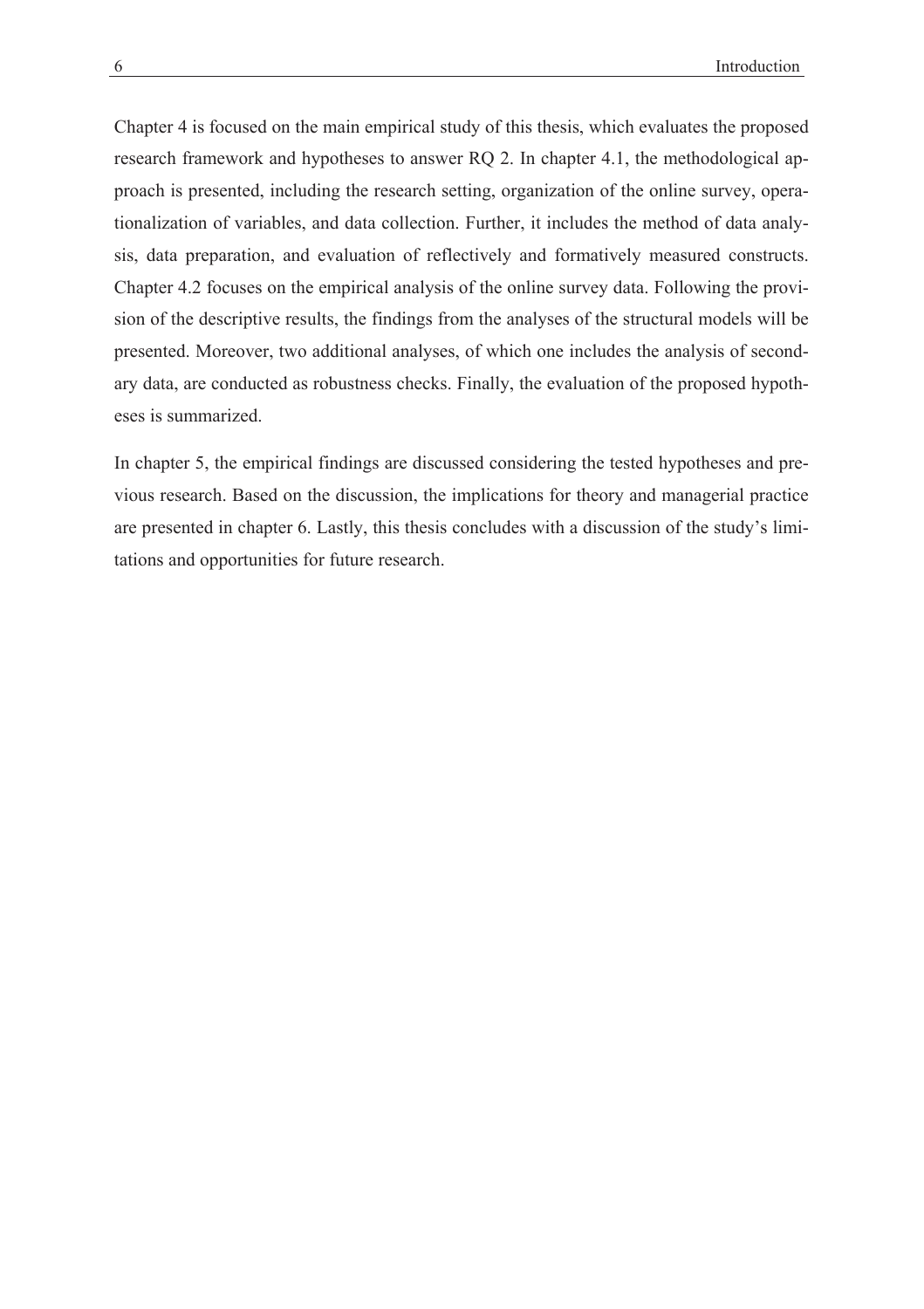#### Theoretical foundation of the accelerator and open innovation  $\mathfrak{D}$

The aim of this chapter is to provide a theoretical basis for the research questions of the qualitative study. For that purpose, the author summarizes the evolution of the accelerator as a new generation of incubator model (chapter 2.1.1). This is followed by the analysis of the design and specific characteristics of accelerators (chapter 2.1.2), as well as the discussion of accelerator founders and sponsors (chapter 2.1.2). To close the theoretical overview, the concept of the independent accelerator as a model for imitation for corporate accelerators is illuminated and the author discusses initial results on independent accelerators' performances.

In the second part of the theoretical overview, chapter 2.2.1 and 2.2.2 identify the different resource bases of incumbents and startups and their potential complementarities in an open innovation collaboration. Following this, chapter 2.2.3 presents the approach of corporate venturing, also in comparison to venture capital activities by investors. The chapter closes with a short introduction of the corporate accelerator phenomenon (chapter 2.2.4), gives an overview of the objectives and practices and highlights different typologies.

#### $2.1$ The accelerator as a venture development organization

The first accelerator program was introduced in 2005 by Paul Graham, an angel investor and entrepreneur in the USA, as part of an entrepreneurial education program (Graham, 2012). An accelerator is defined as "a fixed-term, cohort-based program, including mentorship and educational components, that culminates in a public pitch event or demo-day" (Cohen and Hochberg, 2014, p. 4).

The accelerator is based on the idea of incubation, which is to accelerate young venture<sup>3</sup> growth through numerous support services (Smilor, 1987; e.g. Bruneel et al., 2012). The objective of the incubation concept is to help ventures to overcome their liabilities of newness<sup>4</sup> (Stinchcombe, 1965) and the founder's bounded rationality (Cohen, Bingham and Hallen, 2019). Further, accelerators aim to overcome deficiencies of previous incubation

<sup>&</sup>lt;sup>3</sup> Early-stage company that is referred to as "venture" or "startup" hereafter.

<sup>&</sup>lt;sup>4</sup> New organizations have a higher risk of failure than established ones. This is due to the fact that a new organization implies new roles, that need to be learned as well as defined and routinized. Furthermore, new organizations have to establish new, trustful relations to suppliers and do not have a stable customer base as established organizations (Stinchcombe, 1965).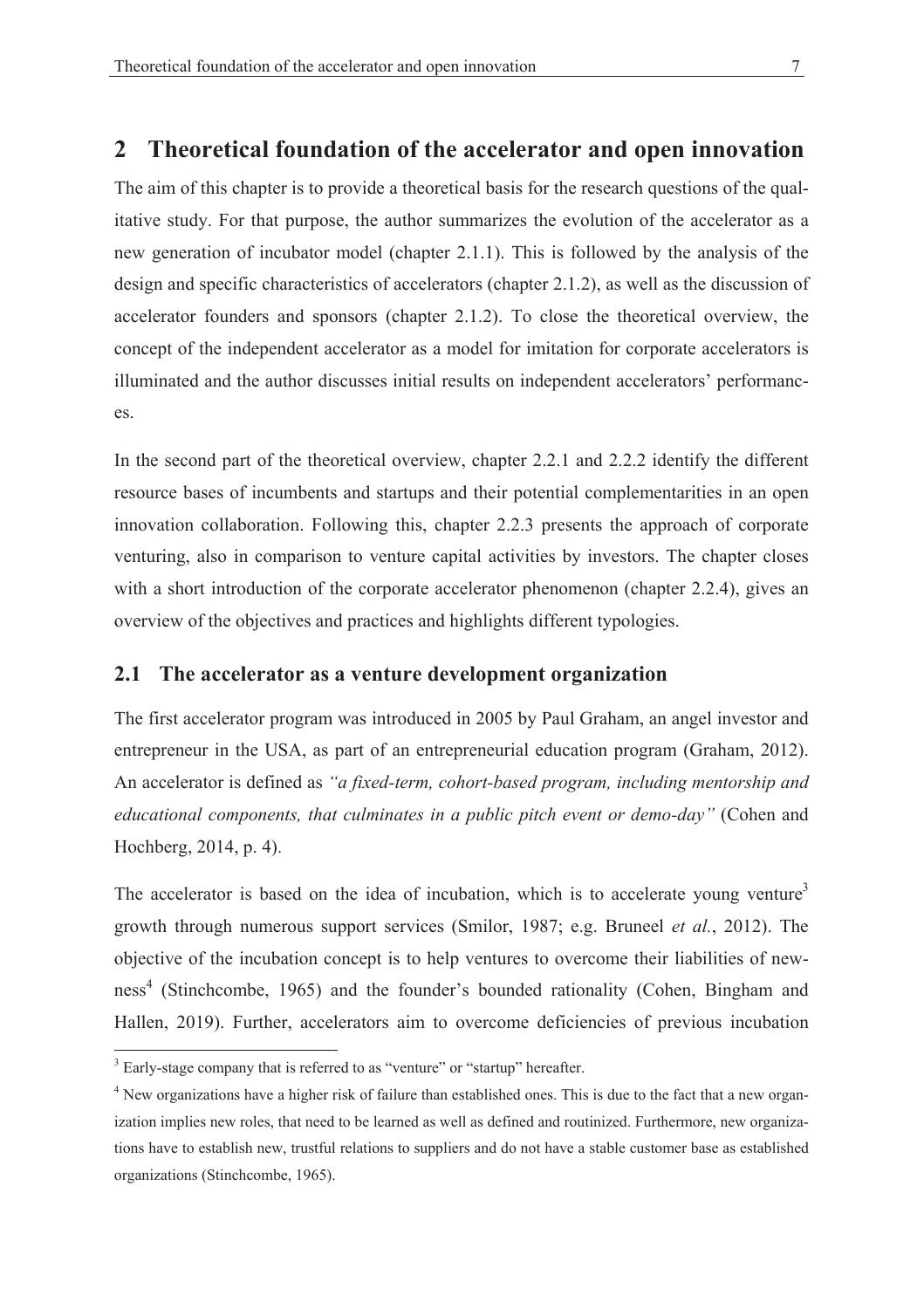models (Pauwels et al., 2016) by accelerating venture success and failure cyclically in cohorts over a short-term period (Cohen and Hochberg, 2014).

In theory, the accelerator phenomenon was first discussed as a new generation of the incubation model (Pauwels et al., 2016; Hausberg and Korreck, 2020). However, meanwhile the accelerator is analyzed as a new and distinct form of intermediary organization that supports venture development and growth over a short and fixed period of time (e.g. Cohen et al., 2019; Crisan et al., 2019). As the first independent accelerators served all other following ones as a model for imitation (Hallen, Cohen and Bingham, 2019), nowadays there are various founders and sponsors of different accelerator types. Hence, concepts, objectives, and performances are expected to vary.

### 2.1.1 Evolution of the accelerator

In 2005, the first independent accelerator Y Combinator was founded by the former angel investor and entrepreneur Paul Graham in Cambridge, Massachusetts, who aimed at providing undergraduate students an entrepreneurial education during summer so that they could work on their startup ideas (Graham, 2012). Ever since, the accelerator as an organization form that fosters entrepreneurship and innovation has been widely adopted and the emergence of this phenomenon has gained momentum in theory and practice (Pauwels et al., 2016; Crisan et al., 2019).

Figure 1 provides an overview of the evolution of incubator generations, which evolved regarding their basic service provision levels due to the changing participants' needs in three generations (Adkins, 2002; Bruneel et al., 2012, p. 118). The first incubator services originated in the United States in the 1950s and 60s and provided incubatees with infrastructure, especially affordable and shared office space. The second incubator generation complemented the offered service with business support such as mentoring and training in the 1970s (Hackett and Dilts, 2004; Grimaldi and Grandi, 2005; Bergek and Norrman, 2008; Bruneel et al., 2012). The third generation of incubators of the 1980s and 90s (Hackett and Dilts, 2004) is defined as "organizations that supply joint location services, business support and networks to early stage ventures" (Bergek and Norrman, 2008, p. 22). Although third generation incubators offer amplified support and the incubation periods of tenants declined by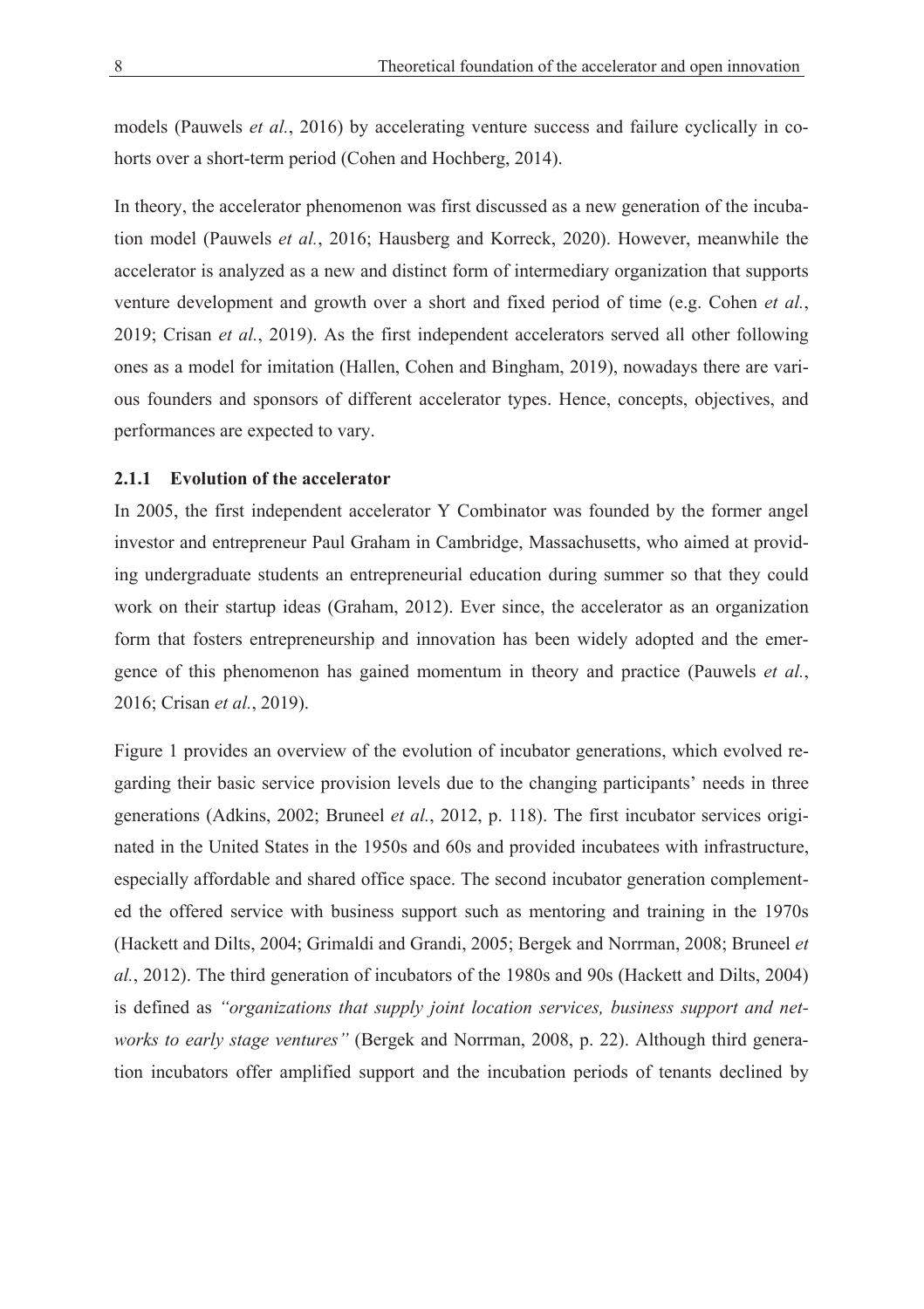three years on average (Bruneel et al., 2012), a new generation<sup>5</sup> of incubation model has largely expanded since 2005.



Figure 1: The evolution of incubator generations.<sup>6</sup>

The primary distinguishing features of accelerators in comparison to former incubator models are the strict time-limited, short-term training aspect as well as the selection of cohorts of startups into their programs after an official application process (Cohen, 2013). The objective is to accelerate success or failure by providing feedback on the quality of the startups' ideas, as research has shown that the protected incubator environment keeps successful but also not self-sufficient young ventures alive (Stayton and Mangematin, 2019; Yu, 2020). With an average program length of three to six months the acceleration phase has decreased substantially from third to fourth incubation model generation. Furthermore, accelerators provide participating startups seed funding in exchange for small equity stakes. The knowledge intensive support program also offers several networking opportunities and always culminates in a public pitch event in front of an audience of qualified external investors (Cohen and Hochberg, 2014; Kim and Wagman, 2014; Wise and Valliere, 2014; Pauwels et

<sup>&</sup>lt;sup>5</sup> In contrast to the first research studies on accelerators, recent research analyzes the phenomenon as an intermediary organization and not as the fourth incubator generation.

 $6$  Author's own illustration